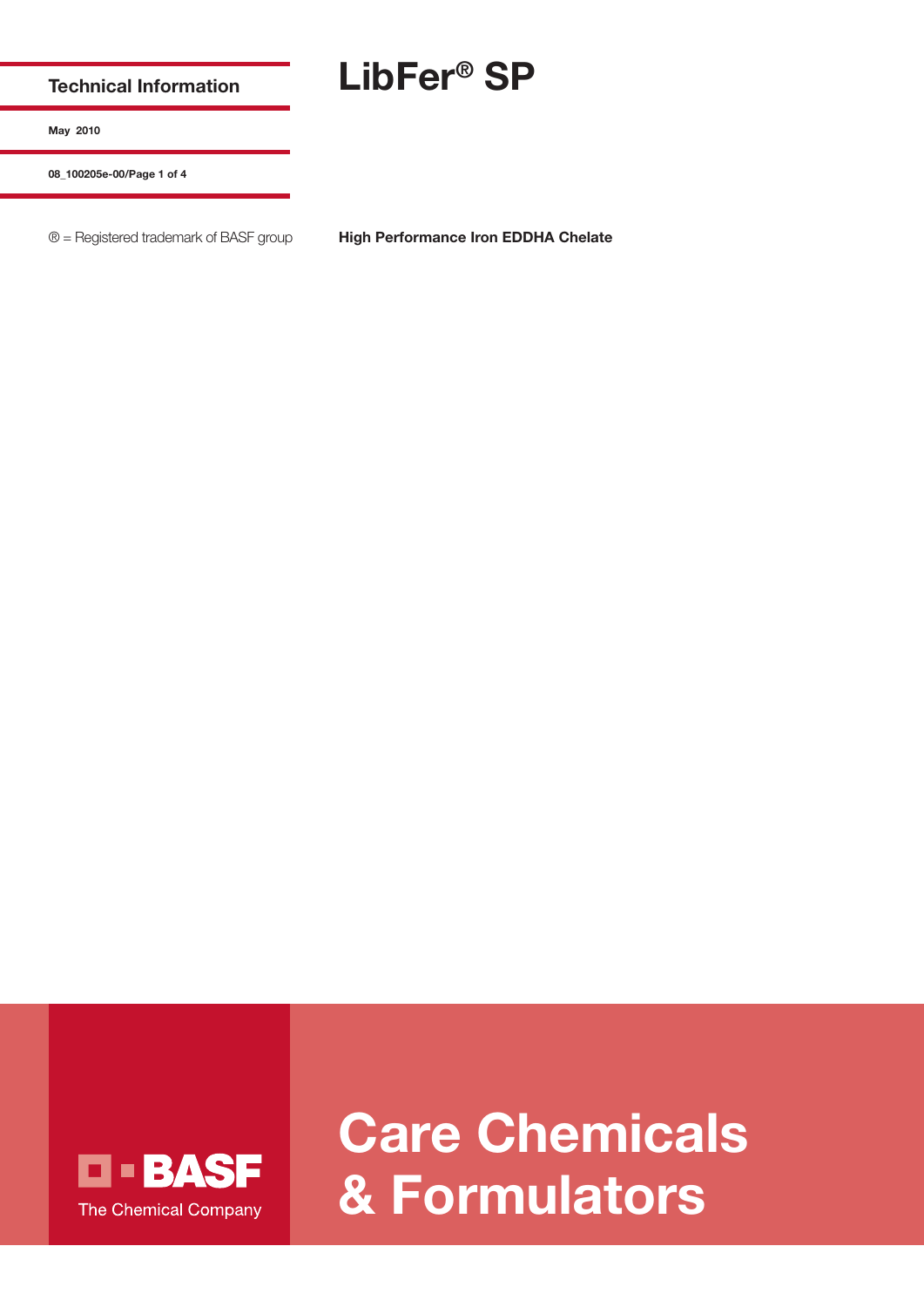| <b>Product Information</b> |  |
|----------------------------|--|
|----------------------------|--|

| <b>Product Type</b>          | Micronutrient fertiliser conforming to the definition of an "EC FERTILISER".                                                                                                                                                                       |                   |  |
|------------------------------|----------------------------------------------------------------------------------------------------------------------------------------------------------------------------------------------------------------------------------------------------|-------------------|--|
| <b>Description</b>           | A soluble powder formulation of ferric ethylenediamine bis-(2-hydroxyphenyl<br>acetate) (FeEDDHA).                                                                                                                                                 |                   |  |
| <b>Intended Use</b>          | • For the treatment of iron deficiency in crops and ornamentals growing in highly<br>alkaline and calcareous soils.                                                                                                                                |                   |  |
|                              | • As a micronutrient source in hydroponics, liquid feed solutions and soilless<br>growing media.                                                                                                                                                   |                   |  |
| <b>Typical Analysis</b>      | Water soluble iron (as Fe):                                                                                                                                                                                                                        | 6.00% w/w         |  |
|                              | Iron chelated by EDDHA (as Fe):                                                                                                                                                                                                                    | 5.70% w/w minimum |  |
|                              | Iron chelated by 'o' - 'o' EDDHA (as Fe)                                                                                                                                                                                                           | 4.00% w/w         |  |
| <b>Analytical Method</b>     | Available on request                                                                                                                                                                                                                               |                   |  |
| Appearance                   | Dark red/black spray agglomerated microgranule                                                                                                                                                                                                     |                   |  |
| PRD-No.                      | 30483218                                                                                                                                                                                                                                           |                   |  |
| Solubility (in water)        | ~120 g/l (at 20 °C)                                                                                                                                                                                                                                |                   |  |
| <b>Specification</b>         | See separate document: "Standard Specification" available via BASF's WorldAccount:<br>https://worldaccount.basf.com (registered access).                                                                                                           |                   |  |
| Packaging                    | Detailed information on the packaging is available via BASF's WorldAccount:<br>https://www.worldaccount.basf.com (registered access).                                                                                                              |                   |  |
| <b>Storage</b>               | LibFer SP will store indefinitely under normal conditions. For user convenience it<br>is recommended that the product is stored in a dry place. Re-seal partly used<br>packs tightly.                                                              |                   |  |
| <b>Transport Precautions</b> | No special precautions are necessary for transport by air, sea, rail or road.                                                                                                                                                                      |                   |  |
| <b>Harmonised Tariff No.</b> | 3105-9099-90                                                                                                                                                                                                                                       |                   |  |
| <b>Health &amp; Safety</b>   | Detailed information on the product described in this leaflet can be found in our<br>relevant Health and Safety Information (Material Safety Data Sheet) available via<br>BASF's WorldAcccount: https://worldaccount.basf.com (registered access). |                   |  |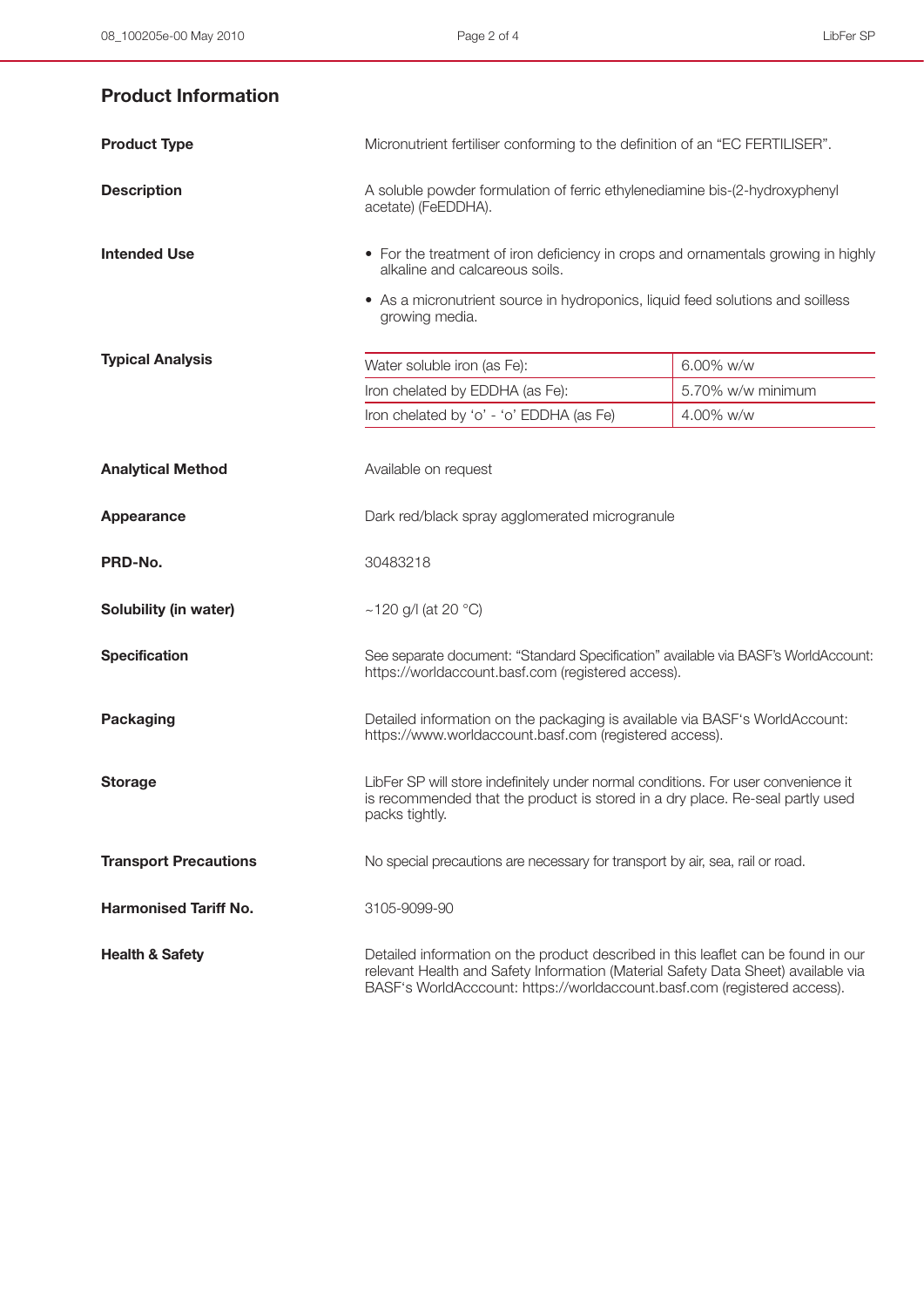| <b>Directions for Use</b>  |                                                                                                                                                                                                                                                                                                                                                            |
|----------------------------|------------------------------------------------------------------------------------------------------------------------------------------------------------------------------------------------------------------------------------------------------------------------------------------------------------------------------------------------------------|
| <b>General Information</b> | LibFer SP gives best results when crops have adequate supplies of water and<br>major nutrients and are not under stress for any other reason. Conditions which<br>are responsible for one particular deficiency can also induce deficiencies of other<br>micronutrients. Always ensure that deficiencies are confirmed before treatment is<br>carried out. |
| <b>Mixing With Water</b>   | The powder should be added slowly to the main bulk of the water while it is being<br>agitated. Continue agitation for a short while to ensure complete dissolution.                                                                                                                                                                                        |
| <b>Compatibility</b>       | LibFer SP is compatible with all Librel <sup>®</sup> chelates and solutions containing soluble<br>phosphates.                                                                                                                                                                                                                                              |
| <b>Soil Application</b>    |                                                                                                                                                                                                                                                                                                                                                            |
| <b>General Information</b> | The best way to add LibFer SP to the soil is to dissolve it in a convenient<br>amount of water (e.g. 10 grams per litre) then apply as a coarse low pressure<br>spray. If the soil is densely compacted, the surface should be broken up before<br>application.                                                                                            |
|                            | Applications should always be incorporated into the top few centimetres of soil<br>as soon as possible after application. This can be done by harrowing or hoeing<br>in, or by irrigation.                                                                                                                                                                 |
|                            | For deep-rooting trees and shrubs, LibFer SP solution may be applied to the<br>root-feeding zone using a pressure injector.                                                                                                                                                                                                                                |
|                            | LibFer SP may also be applied through irrigation systems by periodically adding<br>the equivalent of 1.0 kg per hectare in 10,000 litres of water. Frequency of<br>addition will depend on the degree of deficiency.                                                                                                                                       |
| <b>Rates of Use</b>        |                                                                                                                                                                                                                                                                                                                                                            |

| <b>Rates of Use</b> | Crop                                                       | <b>Rates of Use</b>                                                                                        |
|---------------------|------------------------------------------------------------|------------------------------------------------------------------------------------------------------------|
|                     | <b>Field Crops</b>                                         | Apply 2.5 – 5.5 kg/ha just before sowing/<br>planting or when iron deficiency symptoms<br>begin to appear  |
|                     | Citrus<br>Young Trees<br>Mature Tree<br>Annual Maintenance | Apply $500 - 750$ g per 100 m <sup>2</sup><br>Apply $200 - 500$ g per tree<br>Apply $100 - 150$ g per tree |
|                     | <b>Top Fruit</b>                                           | Apply $25 - 125$ g per tree                                                                                |
|                     | Soft Fruit                                                 | Apply $750 - 1,500$ g per 100 metres of row in a<br>band or as a side dressing                             |
|                     | <b>Ornamental Shrubs</b>                                   | Apply $20 - 50$ g per bush                                                                                 |
|                     | <b>Ornamental Plants</b>                                   | Apply 60 g per 10 m <sup>2</sup>                                                                           |

These rates indicate upper and lower limits. Actual amounts used will depend upon the size of the crop and the degree of deficiency or both.